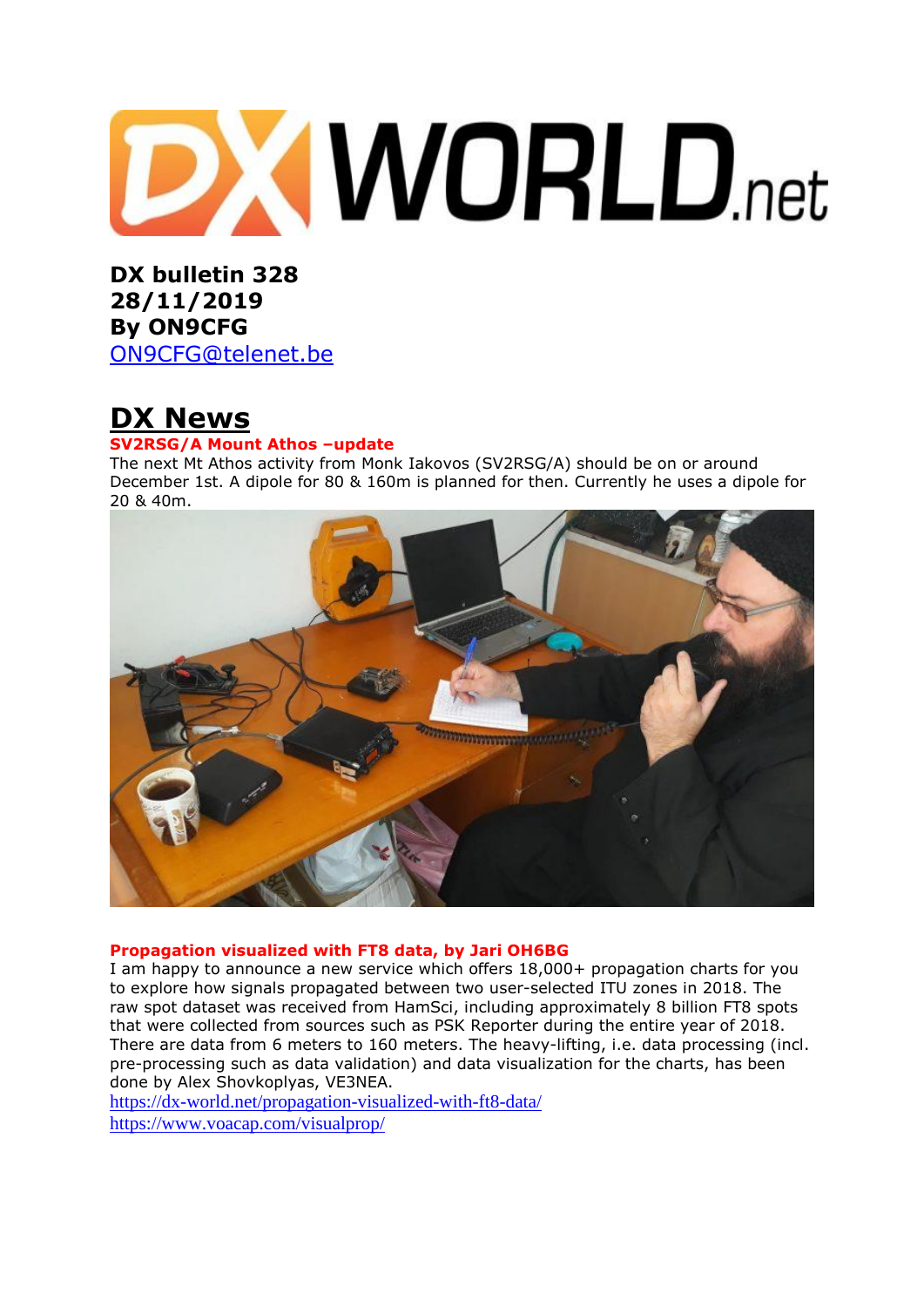## **DXCC Timeline DX WORLD FEATURED DXPEDITIONS TIMELINE** Last update: November 21, 2019 **707W** A35.IP 9G5GS C56PIS **V6K** XT2AW TO<sub>9W</sub>  $V47JA$ 8Q7XY 6V<sub>1</sub>A 1 2 3 4 5 6 7 8 9 10 11 12 13 14 15 16 17 18 19 20 21 22 23 24 25 26 27 28 29 30 31 Edited by MM0NDX **DECEMBER** (cc) IK8LOV Max Laconca

# **DXCC This week on HF**

**3B8, MAURITIUS** Olof, G0CKV and others are operating as 3B8M until November 29. QSL via M0OXO.

**5H, TANZANIA** Alex K2BB, Pavel UU0JR and others are operating as 5H3EME and 5H3UA until November 30 (approx). Operation on HF and VHF using CW, SSB, digi and EME. QSL via K2BB, direct or bureau, LoTW. <http://5h3eme.com/>

**6O, SOMALIA** Ali, EP3CQ is once again active as 6O1OO until end November. Activity when time permits mainly using FT8.

**7Q, MALAWI** Karl, DK2WV is active from Lilongwe as 7Q7W for the next 2 weeks. Operation from 40 to 6 meter using CW, SSB and FT8. QSL via home call.

**8Q, MALDIVES** Roly, ZL1BQD is operating as 8Q7XR until December 30. QRV from 80 to 10 meter using CW, SSB and FT8. QSL via home call.

**9G, GHANA** Matt, 9G5GS is active from Sanzule until December 28. Operation from 160 to 15 meter using mostly FT8 and SSB. QSL via IZ4YGS direct and LoTW.

**9J, ZAMBIA** Mario, IK1MYT is active from Lusaka as 9J2MYT until May 2020. Activity on 80, 40, 20, 15 and 10 meter using SSB. QSL via IZ3KVD, Club Log OQRS.

**9M2, WEST MALAYSIA** Rich, PA0RRS will be QRV as 9M2MRS between December 3 and February 27, 2020. Activity on HF using CW and digital modes. QSL via home call, Club Log OQRS and LoTW.

**A3, TONGA** Masa, JA0RQV is active again as A35JP until mid-December 2020. Operation from 160 to 6 meter using CW, SSB and FT8. QSL via LoTW and Club Log OQRS.

**C5, THE GAMBIA** Andre, ON7YK is active from Bijilo until March 2020 as C5YK. Operation from 60 to 10 meter using FT8 with some SSB and CW. QSL via home call, LoTW. <http://www.on7yk.eu/>

**C5, THE GAMBIA** Paul, SA6PIS will be active as C56PIS between November 28 and December 13. Operation in 'holiday-style' on HF. QSL via home call.

**C6, BAHAMAS** The C6AGU team is operating from Wood Bay until December 9. QSL via HA7RY.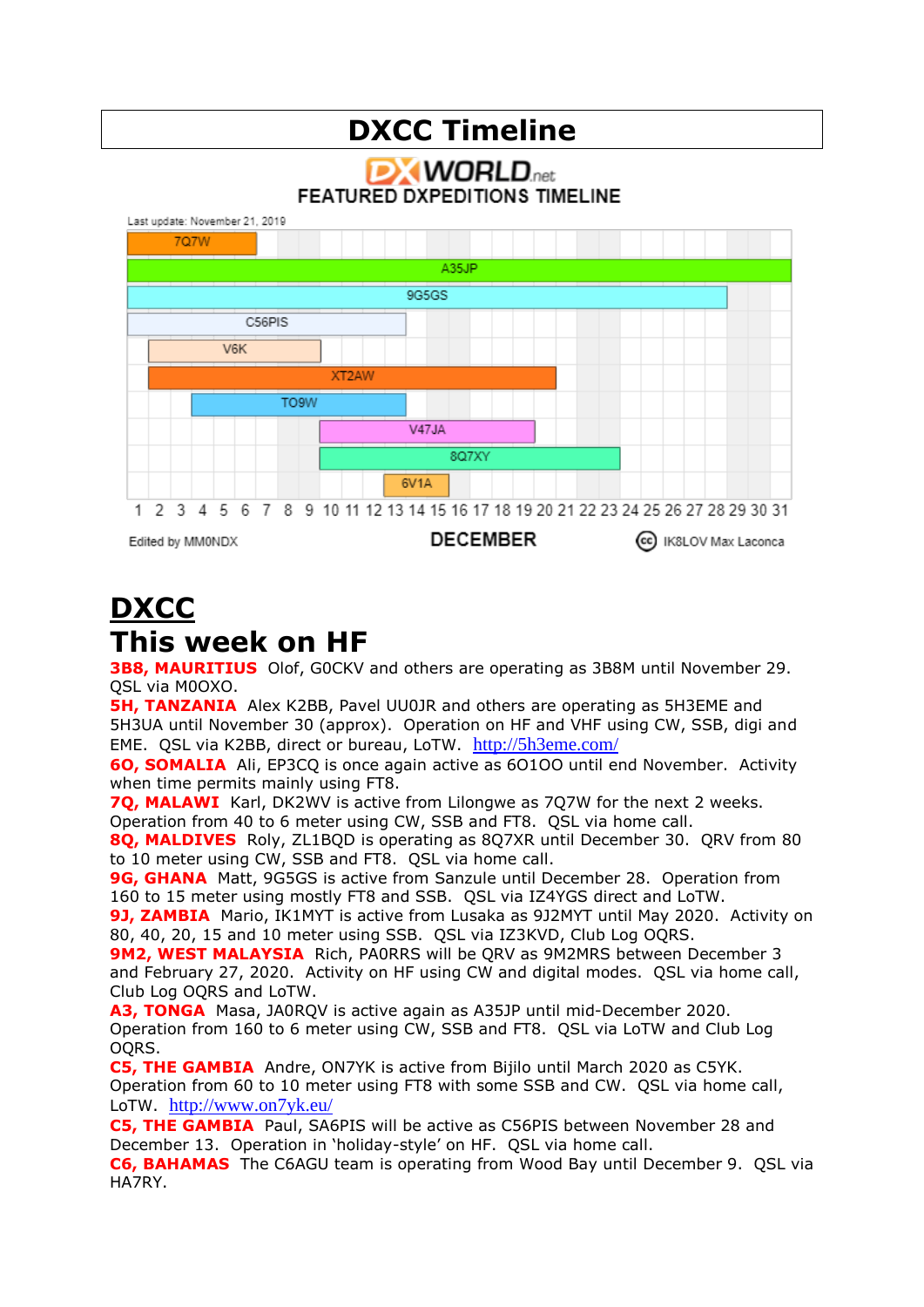**CP, BOLIVIA** Antonio, EA5RM is operating as CP1XRM until November 30 from 40 to 10 meter using SSB and digi. QSL via EA5RM.

**D4, CAPE VERDE** Eric, OE4AAC is QRV as D44C until November 30. Operation from 40 to 10 meter using CW with some FT8. QSL via home call, Club Log OQRS.

**FK, NEW CALEDONIA** Jan, F6EYB is operating as FK8CJ from Noumea until end 2019. Operation on 30, 20 and 17 meter. QSL via LoTW or home call.

**FO, FRENCH POLYNESIA** Robert, K5PI will be QRV from Tahiti as FO/call during the CQWW CW contest (November 23-24). Operation from 40 to 10 meter. QSL via home call.

**HC, ECUADOR** Antonio, EA5RM is active between December 2 and January 5, 2020. He will be QRV during his spare time as HC3/EA5RM from Loja, and perhaps also as HC2/EA5RM from Guayaquil. Activity from 40 to 10 meter using SSB and digi.

**OA, PERU** A group of operators will be QRV as OC3CS from archaeological zone Cerro Sechin, located in the province of Casma, in the north part of Peru from November 29 to 30. Activity on HF using SSB and digital modes with 2 stations. QSL via OA4O direct or bureau, LoTW.

**PJ5, SINT EUSTATIUS** Look for Wlodek PJ5/SP6EQZ and Janusz PJ5/SP6IXF until November 30. Operation on all bands using CW, SSB and digi. QSL via homecalls. <http://pj5.dxing.pl/>

**TR, GABON** Roland is once again QRV as TR8CR from Libreville. Activity during November from 40 to 17 meter using CW and SSB. QSL via F6AJA.

**V6, MICRONESIA** Haru, JA1XGI will once again be QRV as V6K from Kosrae Island between December 2 and December 9. Activity from 160 to 20 meter using mainly CW with some RTTY and FT8. QSL via home call. <http://v6k.client.jp/>

**VK9C, COCOS KEELING** Keith GM4YXI and Chris GM3WOJ are once again active as VK9CZ until November 29. Activity from 160 to 10 meter using CW, SSB and some FT8. QSL via LoTW and Club Log OQRS. [http://www.vk9cz2019.com](http://www.vk9cz2019.com/)

**VP5, TURKS & CAICOS** Gerald, WA2TTI will be operating as VP5/call from December 2 until December 7. Activity on HF. QSL via home call.

**XT, BURKINA FASO** Harald, DF2WO will once again be QRV as XT2AW from December 2 until December 20. QRV on HF using CW, SSB and digi. QSL via M0OXO, LoTW. **XV, VIETNAM** Look for Mats SM6LRR as XV9D until December 1 with a focus on the 5 lowest bands. QSL via EA5GL, LoTW.

**XW, LAOS** Bruce, AA4XR will once again be active as XW4XR from December 4 until December 14. Operation from 40 to 6 meter using CW, RTTY and FT8. QSL via E21EIC, LoTW.

**Z6, KOSOVO** Mome, Z32ZM is QRV as Z68MA by the end of November and December. He will concentrate on 160 and 80 meter with some 40 and 30 meter. QSL via Club Log OQRS (preferred), or via home call.

**ZD7, ST HELENA** Oliver, W6NV is currently staying on St. Helena until November 30. On-air time will be limited and focused on the low bands (maybe also 60m) on CW. QSL via LoTW, W6NV direct. (TNX DXNL)

# **Coming up soon**

**8Q, MALDIVES** Fabien, DF3XY will be operating as 8Q7XY between December 10 until December 23. QRV from 40 to 10 meter using FT8 and SSB.

**FS, SAINT MARTIN** Look for Paul K9NU, John W9ILY, Gary N9AOL, John K9EL and Marco FS4WBS from around December 5 until December 13 as TO9W. Primary focus will be on the low bands using CW and FT8. QSL for all calls via home call, direct or bureau, Club Log OQRS, LoTW. <http://k9el.com/SaintMartin2019/SXM2019.htm#Operating> **T8, PALAU** Nobuaki, JA0JHQ will once again be active as T88PB during December 6-8. Operation on HF with a focus on 160 meter using CW and FT8. QSL via home call. **V4, ST KITTS** John, W5JON will once again be active as V47JA from Calypso Bay between December 10 and December 19. Operation from 160 to 6 meter using SSB and FT8. QSL direct via home call, LoTW.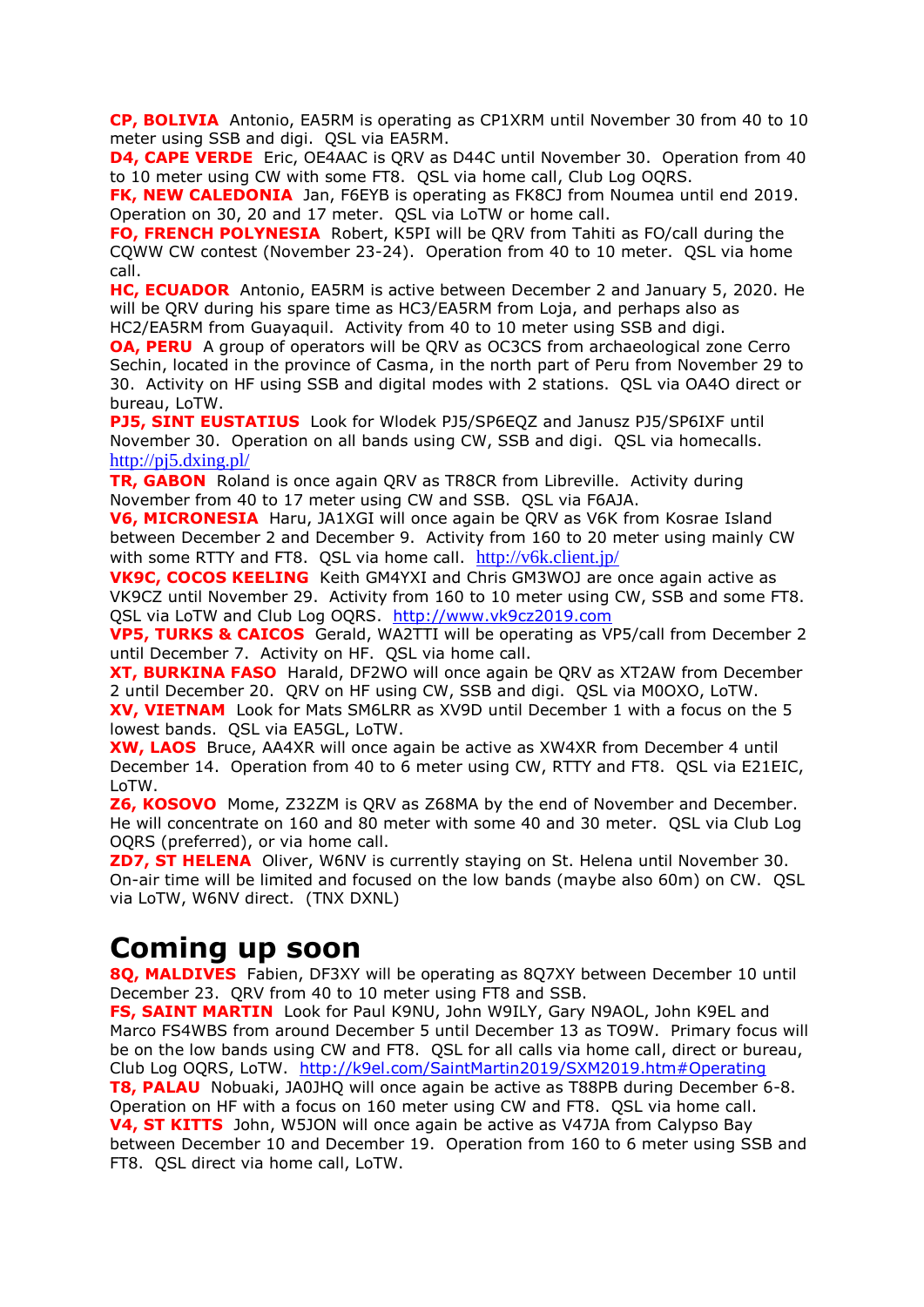# **On the scene**



## **IOTA This week on HF NORTH AMERICA**

**NA-008 Ellesmere Isl** Alex VE1RUS and Pierre VE3TKB are once again QRV as VY0ERC from the Eureka Amateur Radio Club station until December 6. They operate SSB, CW, FT8 and RTTY mostly on 40 and 20 meter. QSL via M0OXO's OQRS and LoTW.

## **OCEANIA**

**OC-142 Heron Isl** Steve, VK2IAY/4 will be operating between December 2 and December 9. Operation mainly on 20 meter using SSB. QSL via G0UIH. **OC-150 Sumbawa and Lombok Isl** Burkhard, YB9DL3KZA is active with Indonesian operators until December 2. Operation on HF using SSB and FT8 in 'holiday-style'.

## **SOUTH AMERICA**

**SA-058 Farallon Centinela** Operators from Grupo DX Caracas will be QRV as YW5F between November 29 and December 2. Activity from 160 to 2 meter. QSL via YV5DTA.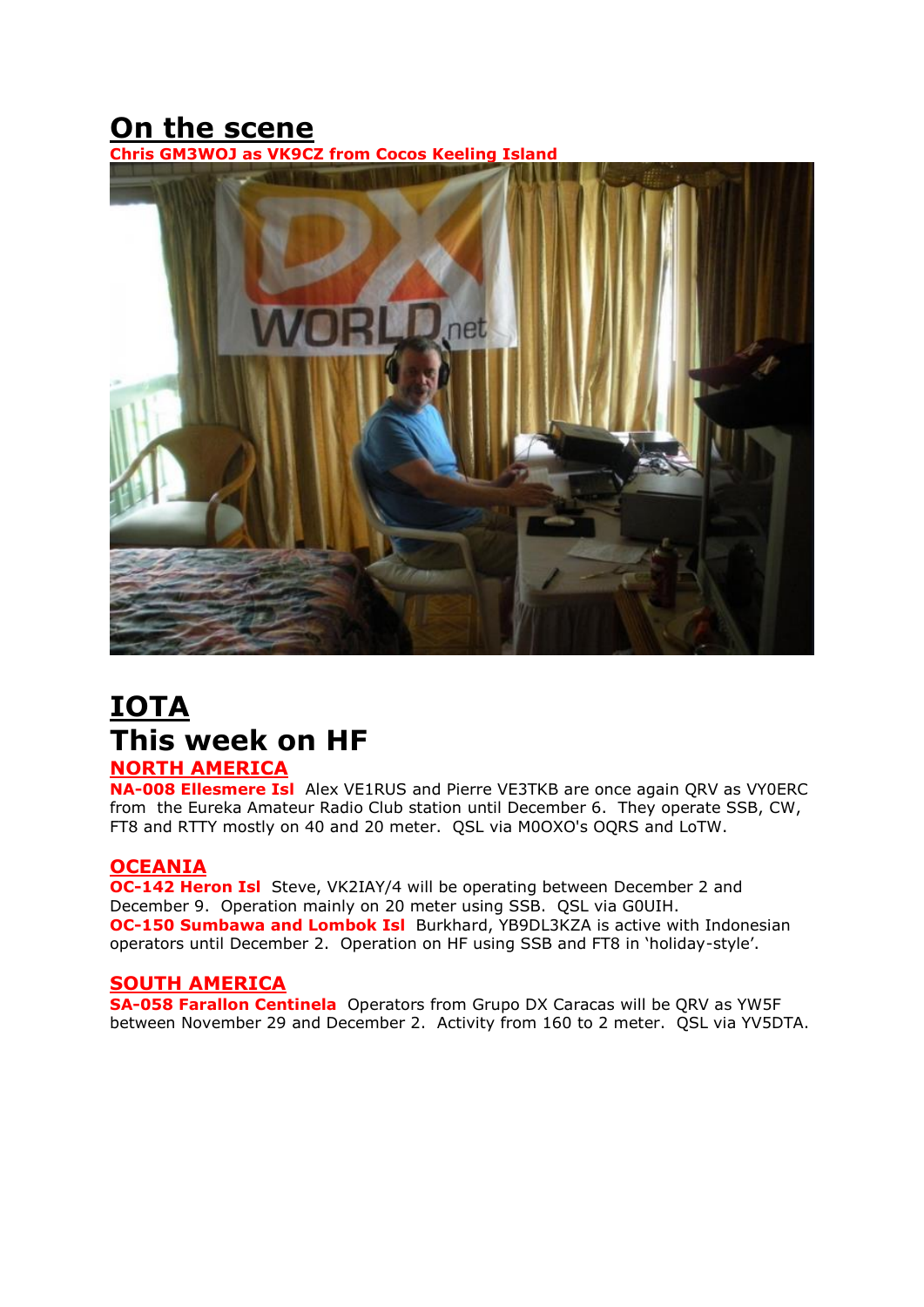# **ANNOUNCEMENTS Announced DX**

## *THE NEWCOMERS*

**6Y, JAMAICA** Neil, G0RNU will be active as 6Y/call from February 4 until February 17, 2020. Active on all bands.

**FP, ST PIERRE & MIQUELON** Eric, KV1J will once again be active as FP/call between June 30 and July 14, 2020. Operation from 160 to 10 meter using CW, SSB and digi. QSL via home call, LoTW.

## *THE REMINDERS*

**3D2, ROTUMA** The next 3D2AG/p Rotuma Island one-op DXpedition is planned for mid-December 2019; weather and transport permitting, for 3 or 4 weeks. Focus will be on low bands including 160 and 60 meter, with QRO when required.

**4L, GEORGIA** Tev, TA1HZ will be active as 4L/TA1HZ between December 13 and December 20. QRV from 4L6QC's QTH, with main activity on the lower bands FT8 and FT4. QSL via LoTW, or direct to TA1HZ.

**5H, TANZANIA** Charles, NK8O will again be active from Zinga as 5H3DX during mid-February to mid-March 2020. QRV from 40 to 10 meter using CW and maybe FT8. QSL via NK8O.

**5H, TANZANIA** The Italian DXpedition will be operating between February 4 and February 18 2020 from Zanzibar Island. QRV as 5I5TT (CW, SSB and RTTY) and as 5I4ZZ (FT8, FT4) with 5 stations. QSL via I2YSB. <http://www.i2ysb.com/idt/>

**8Q, MALDIVES** Kasimir, DL2SBY will be active as 8Q7KB between May 4 and May 12. Operation from 80 to 6 meter using CW, SSB and digi. QSL via home call, LoTW and Club Log OQRS.

**9J, ZAMBIA** The Z2LA and 7P8LB team are planning a next trip from March 5 until March 15, 2020. Look for the team as 9J2LA. They will focus on CW and FT8 for the low bands and CW, SSB and FT8 for the higher bands. QSL via M0OXO. <http://9j2la.com/> **C6, THE BAHAMAS** Mike, DF8AN will be operating as C6AAN after his ZF activation. QRV from February 23 until March , 2020. Operation on HF using CW and RTTY. QSL via home call.

**CY0, SABLE ISL** Permission for a DXpedition has been authorized for fall 2020. The team: WA2DAN, N2IEN, K5DHY, K5YY, K4UEE, WW2DX, AA4NC, N8AA, N2TU. <http://cy0dxpedition.net/index.html>

**E4, PALESTINE** The next F6KOP team DXpedition will be from Palestine during February 5-17, 2020. QSL via F5GSJ direct or bureau, LoTW and OQRS. More to follow. <https://palestine2020.wordpress.com/>

**FM, MARTINIQUE** Al, F5VHJ will be QRV as TO5A during the ARRL DX SSB contest (March 7-8). QSL via LoTW, OQRS.

**FM, MARTINIQUE** Kan, JJ2RCJ will be operating as TO3FM between February 3-8, 2020. Activity from 160 to 10 meter using FT8. QSL via home call, Club Log OQRS or LoTW.

**J8, GRENADINES** Brian, GW4DVB will once again be active as J88PI from April 6 until April 14, 2020. Activity from 40 to 6 meter using mainly SSB and FT8. QSL via home call.

**KH4, MIDWAY ISL** Ron, KH6DV announces a trip to Midway in October 2020 for about 2 weeks. Midway Atoll is #14 on the Clublog most wanted list and has not been active for some time. The aircraft used for the logistics flights has been downsized and visitors are no longer allowed to fly to the island. Operators interested in joining the expedition should be prepared to undertake a 6.75 day ocean voyage. The vessel DXpedition veteran A/S Machias can be seen on my QRZ page KH6DV. The vessel will provide all power (2 x 27KW generators and air conditioned sleeping, operating and galley areas.) More to follow.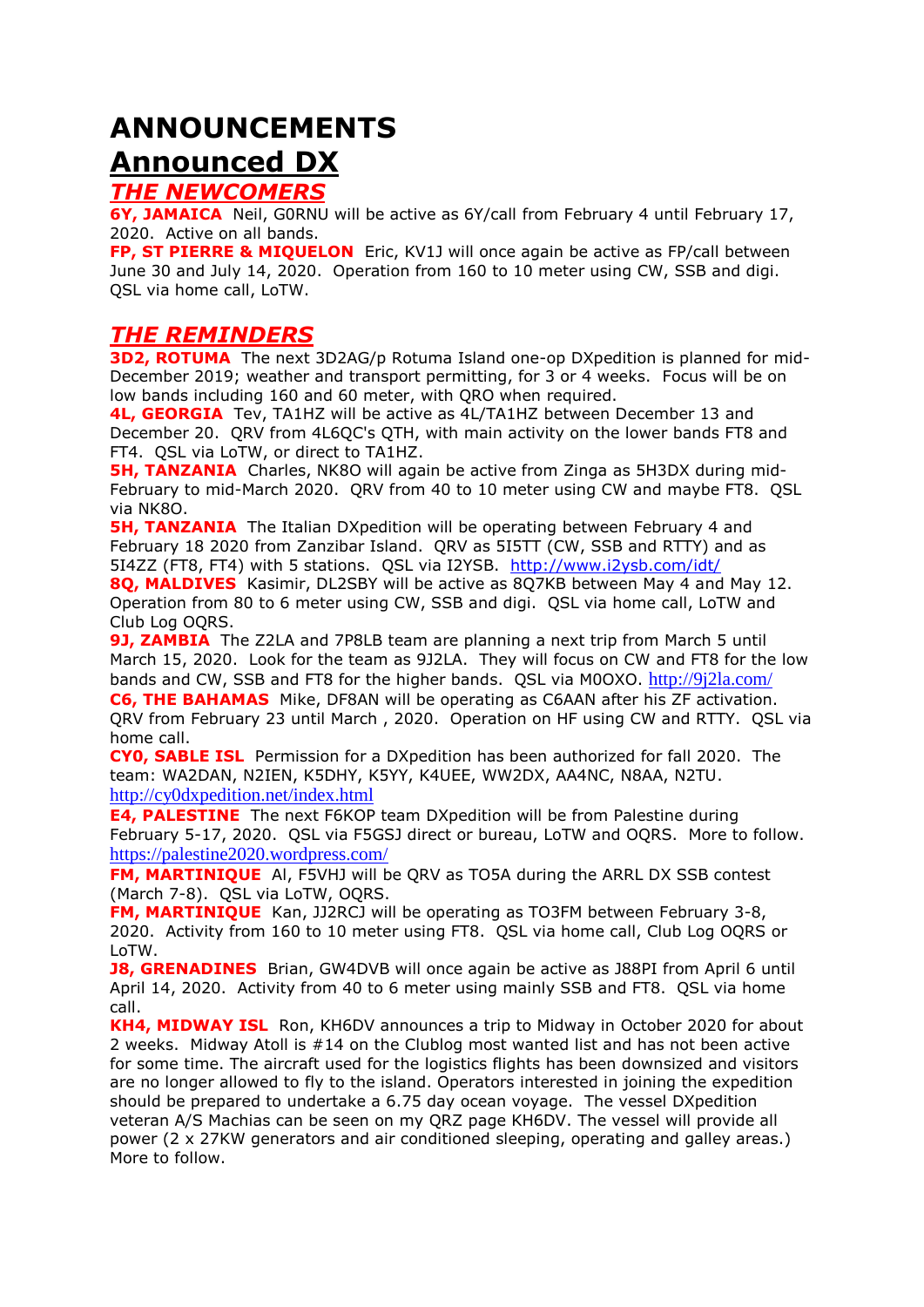**KH8, SWAINS ISLAND** A large team will be operating as W8S between March 10 and March 25, 2020. Activity on all bands using CW, SSB, FT8 and RTTY with 4 stations from 2 different sites. <https://swains2020.lldxt.eu/>

**PY0T, TRINDADE & MARTIM VAZ** ZZ0T will be the next DXpedition in 2019. Full details soon.

**T30, WEST KIRIBATI** Look for Alex 5B4ALX as T30ET from March 18 until April 2, 2020 from Tarawa. Activity on all bands using CW, SSB, RTTY and FT8. Alex will operate FT8 using a multi answer protocol (not to be confused with the Fox & Hound mode), with a focus on 20m during his day and 40m during his night (7-17 UTC). QSL via Club Log OQRS (preferred), LoTW, or via IZ4AMS. <http://www.5b4alx.cloud/>

**T8, PALAU** Kazuyoshi, JH6WDG will be QRV as T88AQ from January 7 until January 13, 2020. Activity from 160 to 6 meter using CW, SSB and FT8. QSL via home call, LoTW. **TF, ICELAND** Col MM0NDX/OJ0Y and Jonathan MM0OKG (TF/call) will be operating from western Iceland during December 31 and January 2,2020. Operation on whatever bands are open using CW, SSB and FT8. QSL for Col via EB7DX and for Jonathan via LoTW. **TI9, COCOS ISL** Mark XE1B and Frank HK5OKY will be active as TI9C between January 30 and February 9, 2020. Operation from 160 to 6 meter using SSB only. QSL via XE1B, LoTW and Club Log OQRS. <https://www.qrz.com/db/ti9c>

**TI, COSTA RICA** Mike W1USN and Robert AA1M will be active as TI5/calls from February 20 until March 4, 2020. Activity from 160 to 10 meter using CW, SSB and FT8. QSL via homecalls, LoTW.

**TU, IVORY COAST** TU2R will be active from March 23 until April 3, 2020 with an entry in the CQ WPX SSB contest. Operation with 3 stations from 160 to 10 meter using CW, SSB and digi. QSL via ON1DX direct or bureau, LoTW, OQRS Club Log.

#### <https://tu2r.wordpress.com/>

**VK9N, NORFOLK ISLAND** Janusz, SP9FIH will be QRV as VK9NK starting mid-January 2020 for a couple of weeks. Activity from 160 to 10 meter using CW, SSB and digi. QSL via home call.

**VP2M, MONTSERRAT** Duane, WV2B will be operating as VP2MDT between January 9- 15, 2020. Operation on HF using CW and SSB in 'holiday-style'. QSL via home call. **VP8, SOUTH ORKNEY** After their successful VP6D Ducie Island 2018 DXpedition, the Perseverance DX Group is pleased to announce their intention to activate South Orkney Islands as VP8/VP8DXU, currently Club Log #16 most wanted.

Planning has begun for an expedition in February/March 2020. A team of experienced DX and Contest operators will operate from Signy Island for up to 15 days. The process of obtaining landing permission is underway. The call sign will be announced at a later date. The team will sail from Punta Arenas, Chile aboard RV Braveheart. Seven operating positions are planned for 160-10 meters, SSB/CW/Digital.

The team includes: Dave K3EL, Les W2LK, Steve W1SRD, Ricardo PY2PT, Gene K5GS, Arliss W7XU, Heye DJ9RR, Laci HA0NAR, Mike WA6O, Vadym UT6UD, Walt N6XG and Rob N7QT. <https://sorkney.com/>

**YJ, VANUATU** Dates to be confirmed but Will, AA4NC will be operating from Port Villa as YJ0NC somewhere during March 2020. Operation in 'holiday-style' on HF.

**YS, EL SALVADOR** Andy DH8WR, Tom DJ6TF, Werner DJ9KH, Frank DL1KWK, Dietmar DL2HWA, Norbert DL2RNS, Georg DL4SVA, Olaf DL7JOM, Rolf DL7VEE and Franz DL9GFB will be operating as HU1DL between January 30 and February 13 2020. This DX-pedition was possible with the help of YS1GMV, YS1AG, YS1MAE, YS1RS, YS1MS and team members of HU2DX (2012). QRV with 3 stations non-stop from 160 to 17 meter using CW, SSB and digi. More to follow.

**ZC4, UK SOV BASE CYPRUS** Members of the Cambridge University Wireless Society (CUWS) will be active as ZC4UW between January 2 and January 7, 2020 as ZC4UW. They plan to use rigs stations from 160 to 10 meter using CW and SSB. The occasion for the DXpedition is the 100<sup>th</sup> anniversary of the Cambridge University Wireless Society. The team will consist of G3ZAY, M0BLF, M0VFC, G7VJR, M0ZXA, G7SOZ, M0WUT and M0BBB. QSL via Club Log OQRS, LoTW.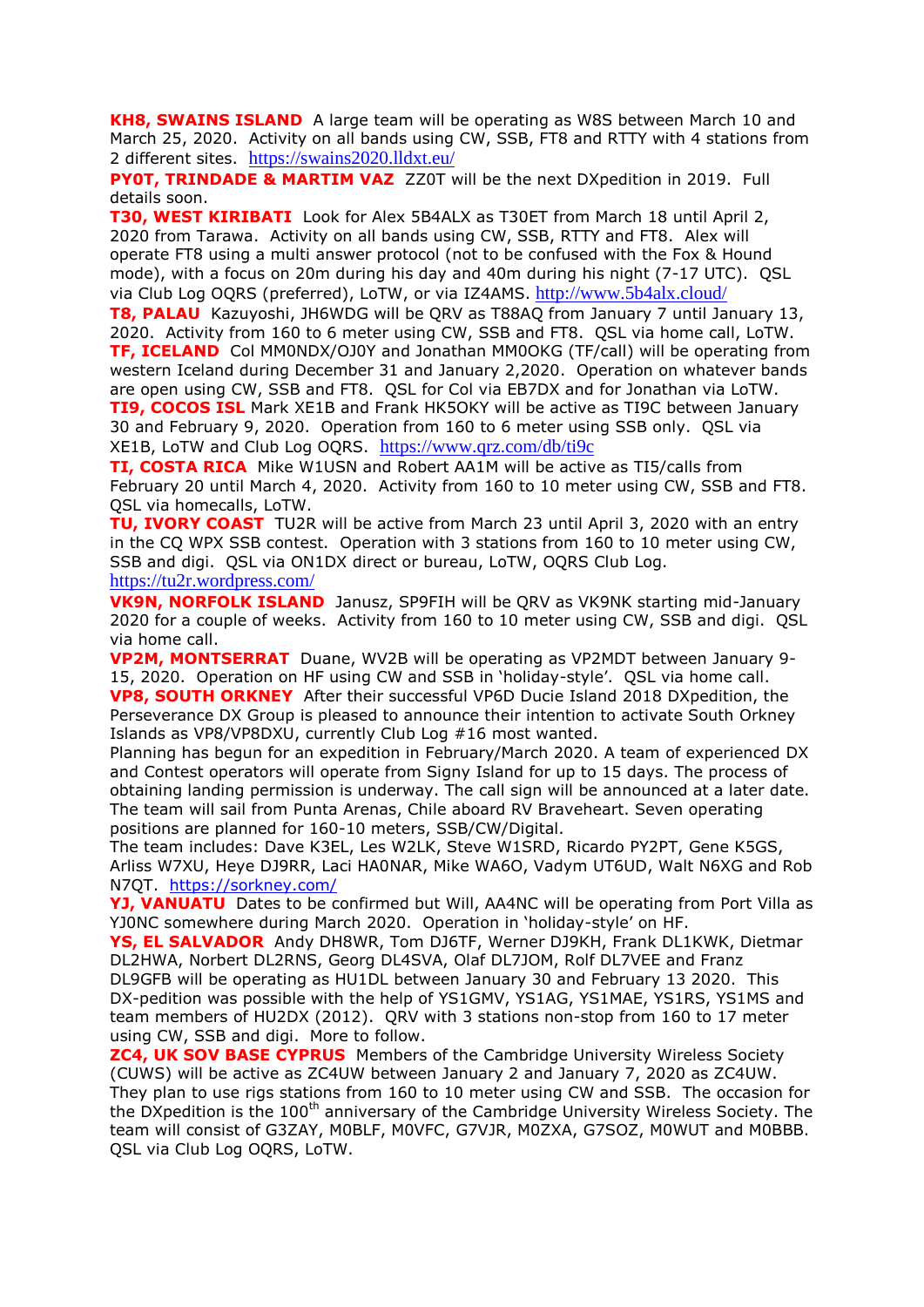**ZF, CAYMAN ISL** Mike, DF8AN will be operating as ZF2AN from Grand Cayman between February 14 and February 23, 2020. Operation on HF using CW and RTTY. QSL via home call.

**ZF, CAYMAN ISL** Pete, K8PGJ will once again be active as ZF2PG from January 11 until January 19. Operation on HF. QSL via home call, LoTW.

# **Announced IOTA**

*THE NEWCOMERS*

### **SOUTH AMERICA**

**SA-034 Puna Isl** Jon, EA1VE will be active as HC2/call in January 2020. Dates TBA. Operation on HF.

## *THE REMINDERS*

## **AFRICA**

**AF-045 Goree Isl** A large team will be operating as 6V1A during December 13-15. Operation on HF with 2 stations using CW and SSB.

## **ASIA**

**AS-153 Ganga Sagar Mela** Operators from West Bengal Radio Club will be operating as 8T2G between January 10 and January 17, 2020. QRV on HF. QSL via VU2NRO.

### **NORTH AMERICA**

**NA-211 Tillamook Rock** Permission has been obtained for a DXpedition somewhere during December. A team with Mike AD5A, Rob N7QT, Alexej NW7M and Yuri N3QQ will be operating from the Rock. There is a fundraiser on Facebook to help cover the transportation costs. More to follow.

<https://www.facebook.com/donate/444710879405793/2710859262274736/>

**NA-249 Culebra Isl** The KP3RE team is returning during February 21-23, 2020. QSL via EA5GL.

# **Antarctic Bases**

**Halley VI Base** Between mid-December 2019 and mid-February 2020, Seba SQ1SGB will be active from Halley VI Base as CE9/SQ1SGB on 40 and 20 meter using SSB and digital modes during his spare time.

**Neumayer III Station** Felix, DL5XL will once again be active from Antarctica using callsign DP1POL. Activity is from January-February 2020 on HF bands, mainly in CW when time permits. QSL via DL1ZBO, LoTW.

**Neumayer III Station** Look for Roman, HB9HCF to be active from Neumayer III Station during the upcoming 2020 scientific research season. QRV on satellites and possibly HF bands QSL via DL5EBE.

**Wolf's Fang Camp** Oleg, UA1PBA is operating when time permits as ZS7ANF. QSL via RK1PWA. <http://www.waponline.it/zs7ant-a-new-antarctic-season-by-oleg-sakharov/>

# **Special calls**

## *THE NEWCOMERS*

**4X, ISRAEL** Members of the Israel Amateur Radio Club (I.A.R.C) operate around Christmas as **4X2XMAS**, **4X3XMAS**, **4X7XMAS**, **4X9XMAS** and **4X20HNY** (as a joker callsign) from 5 well-known locations. QRV between December 26-29. An award is offered as well. QSL via LoTW.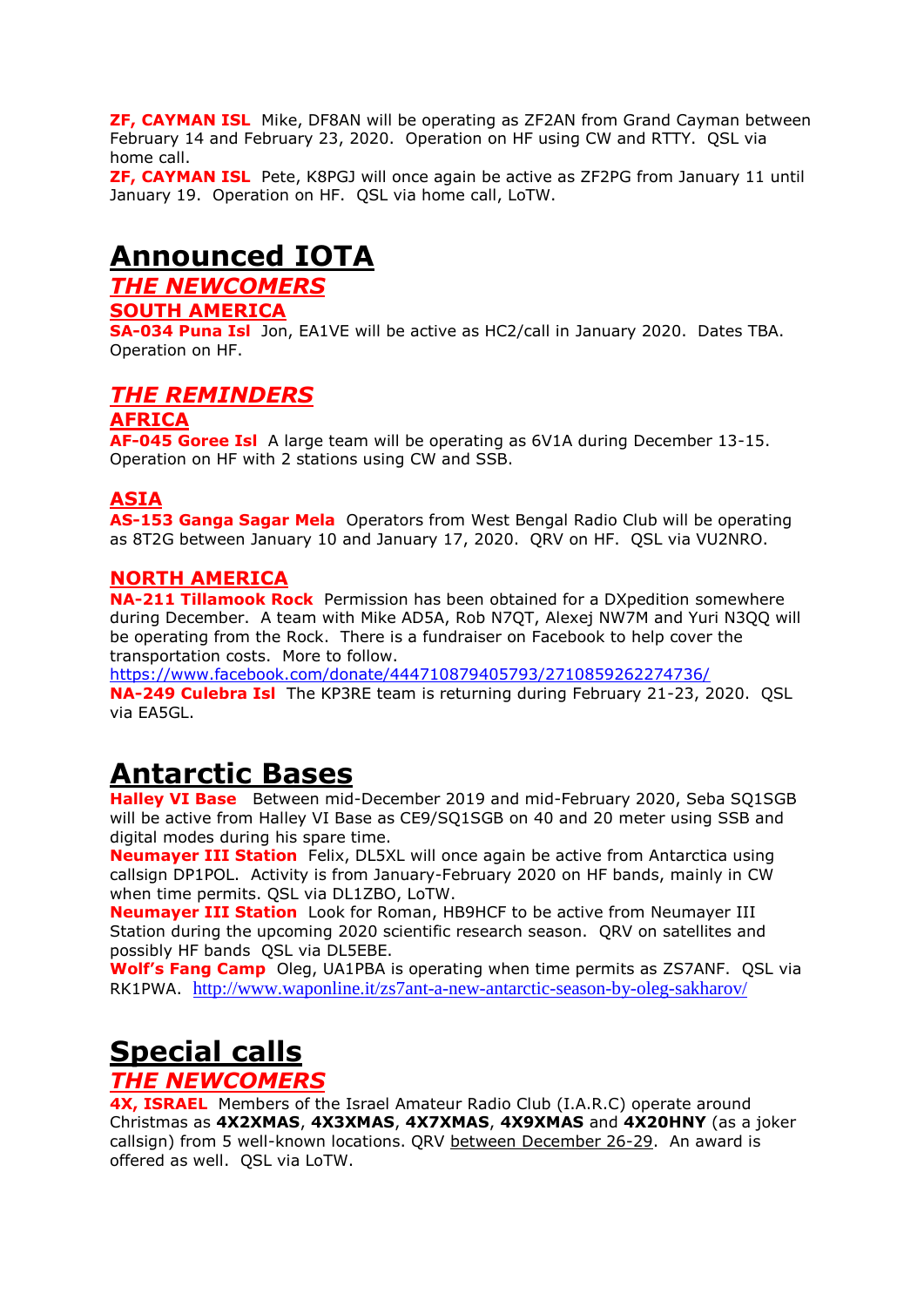**EA, SPAIN** Members of the Mike Delta Victor DX Group will be active to mark the United Nations' International Day of Persons with Disabilities (December 3) with the call **EG3PCD** between December 2-5. QSL via LoTW. <http://eg3pcd.mikedeltavictor.com/>

**I, ITALY** The ARI section Fidenza (IQ4FE) commemorates Ugo Tiberio, one of Italy's pioneers in the history of radio as **II4TIB** during December. QSL via IQ4FE. (TNX DXNL)

**OA, PERU** The special station **OC3CS** will be operating from the archaeological site Cerro Sechin on December 29-30 with two rigs on SSB and digital modes. QSL via OA4O (d/B), LoTW. (TNX DXNL)

**UA, RUSSIA** The International Miller DX Club celebrates its 29<sup>th</sup> anniversary as **R2019DX** and **UE29DX** until December 1. QSL via RQ7L (d/B). (TNX DXNL)

## *THE REMINDERS*

**4X, ISRAEL** Several operators from the Holy Land DX Group will be active as **4X9R** from the UNESCO World Heritage site of Beit She'arim on December 27-28. They will operate CW and SSB with two stations from 80 to 10 meter. QSL via 4Z5LA. (TNX 425DX)

**DL, GERMANY** Look for **DR30FKR** (DOK 30FRK) to celebrate 30 years of friendship between the Russian Komi Republic and the DARC district Ruhrgebiet. QRV until end 2019. QSL via bureau.

**DL, GERMANY DM19LGS** marks the 8<sup>th</sup> State Horticultural Show in Frankenberg/Saxony during 2019 on HF and 2m/70cm with the special DOK 19LGS. QSL via bureau or via DG0ERS direct.

**DL, GERMANY** The German award hunters group DIG celebrates its 50<sup>th</sup> anniversary as **DR50DIG** (DIG #6477, DOK DIG). QRV until end 2019. QSL via bureau or direct via DH1PAL.

**DL, GERMANY** The special event station **DO600UNI** celebrates the 600<sup>th</sup> anniversary of Rostock University during 2019; special DOK 600UNI until December. QSL via bureau and DL5KVV (d).

**DL, GERMANY DM775FLD** celebrates the founding of the town Friedland 775 years ago during 2019. QSL via bureau.

**DL, GERMANY** The special event calls **DM70GER** and **DL70BRD** celebrate Germany's Septuagennial Jubilee throughout the year. An award will be available as well. QSL for DM70GER via M0SDV direct or Club Log OQRS, DL70BRD via DK1YH direct or bureau, Club Log OQRS.

**F, FRANCE** Members of the Radio Club de Nice (F4KJQ) are active as **TM8AB** until December 1, this to commemorate the 96<sup>th</sup> anniversary of the first transatlantic contact (on the 28th of November 1923) between Leon Deloy/F8AB and Fred Schnell/1MO. QSL via F4KJQ. (TNX DXNL)

**F, FRANCE** The special station **TM30CDR** draws attention to the 30<sup>th</sup> anniversary of the United Nations' Convention on the Rights of the Child. QRV on November 30; December 1; January 2- 5. QSL via F6KUQ (d/B). (TNX DXNL)

**G, ENGLAND** Celebrating the British Amateur Radio Teledata Group's 60<sup>th</sup> anniversary, special call **GB60ATG** is used from the various DXCC Entities in the United Kingdom until end June 2020. QSL via M0OXO. Complete information on the event and the BARTG Diamond Jubilee Award can be found on<http://bartg.org.uk/wp/> (TNX 425DX)

**HB9, SWITZERLAND** During 2019 are the Swiss Amateur Stations allowed to use the prefix HB90 instead of HB9 and HB30 instead of HB3. This to celebrate the 90<sup>th</sup> anniversary of the Union Schweizerischer Kurzwellen Amateure.

**HP, PANAMA 3E1FP** celebrates the 116<sup>th</sup> anniversary of the Republic of Panama until end November. Operation between 80 and 10 meter using CW, SSB and digi. QSL via HP1DAV.

**I, ITALY** Members of the 4U1GSC Amateur Radio Club will be active with as **4U25B** until the end August 2020. It draws attention to the  $25<sup>th</sup>$  anniversary of the United Nations Logistics Base in Brindisi. QSL via 9A2AA direct or bureau. (TNX DXNL)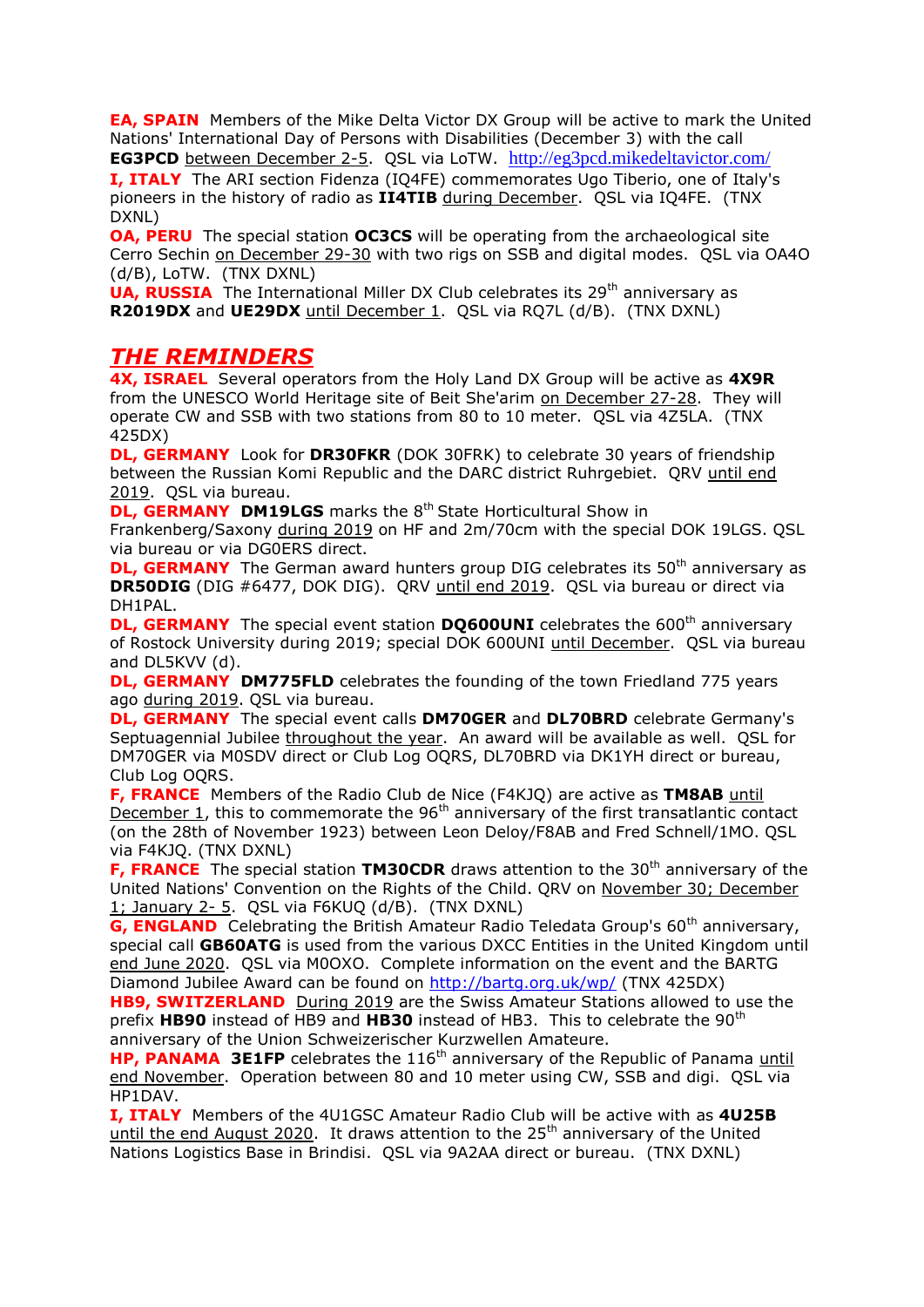**I, ITALY** ARI Fidenza will use a series of special callsigns throughout 2019 to honour twelve "Italian pioneers in radio engineering":

**II4VAL** (Giancarlo Vallauri) in November

**II4TIB** (Ugo Tiberio) in December.

See<http://www.arifidenza.it/> for complete information on the award. QSL via IQ4FE, bureau or direct.

**I, ITALY** Commemorating the 500<sup>th</sup> anniversary of the death of Leonardo da Vinci, ARI Vigevano is active as **IB2LV** until December 2. Leonardo worked in Vigevano for his patron Ludovico Sforza, and special event station IB2LV/p will be activated on 1, 15 and 22 September from sites strongly related to his work there. QSL via I2MYF, bureau or direct. A certificate will be available,<https://www.qrz.com/db/ib2lv>

**I, ITALY** The ARI Fidenza Club (IQ4FE) plans to honour Italian radio pioneers during 2019. In January, **II4VAL** points to Temistocle Calzecchi-Onesti. QSL via IQ4FE. <http://www.arifidenza.it/>

**JA, JAPAN** Members of the Inagi Amateur Radio Club (JR1YEU) are active as **8J130IV** until end 2019 to celebrate the  $130<sup>th</sup>$  anniversary of "Inagi Village". OSL via bureau. **LZ, BULGARIA** Once again Radio Club Blagovestnik (LZ1KCP) will use twelve special callsigns throughout 2019 to honour as many different Orthodox saints:

**LZ365BM** (November) and **LZ4408SPA** (December). QSL via bureau or direct to P.O. Box 36, 4300 Karlovo, Bulgaria. Details on the "All Saints 2019" award can be found at <http://www.lz1kcp.com/>

**OH, FINLAND** The Finnish section of the International Police Association celebrates its 60th anniversary with the call **OG60IPA** throughout 2019. QSL via OH4MDY.

**OK, CZECH REP** Special call **OL75CARBON** marks the 75<sup>th</sup> anniversary of Operation Carbon, executed during World War II in the Protectorate of Bohemia and Moravia by Czech paratroopers trained in England. Activity until end November. QSL via OK2PXJ. (TNX 425DX)

**ON, BELGIUM** Celebrating the 18<sup>th</sup> birthday of Princess Elisabeth, Duchess of Brabant and future first-ever queen regnant of the Belgians, special call **OR0YAL** is active until December 25. All QSOs will be confirmed automatically via the bureau; direct cards via Club Log OQRS. Additionally, a large number of special OR18 callsigns (namely OR18AAA, OR18BDX, OR18BXE, OR18DIG,

**OR18DST**, **OR18ERA, OR18GTM, OR18HCC, OR18KTK, OR18LGE, OR18LLV, OR18LUS**, **OR18LVN, OR18MCL, OR18MLB, OR18NBT, OR18NOK, OR18NOL, OR18ONZ**, **OR18OSA, OR18OSB, OR18OST, OR18PHI, OR18RAT, OR18RSX, OR18SNW, OR18TLS, OR18TRA, OR18TRC, OR18TWS, OR18UBA, OR18WLD OR18WRA, OR18WTO** and OR18ZTM) will be operated by club stations, and individual radio amateurs will be allowed to replace their standard prefix ON with special

prefix OR during the celebration period. The UBA will offer a number of certificates for working OR0YAL and the OR18 stations. (TNX ON4CAS) **PA, THE NETHERLANDS** Members of the European DX Foundation based in the

Netherlands will be celebrating the founding of their club 33 years ago with the following special event calls during November: **PA33EUDXF, PB33EUDXF, PC33EUDXF, PD33EUDXF, PE33EUDXF, PF33EUDXF, PG33EUDXF, PH33EUDXF,** and **PI33EUDXF**. QSL via Club Log OQRS. (TNX DXNL)

**PA, THE NETHERLANDS PA75LIMBURG** commemorates the liberation of the province Limburg 75 years ago. QRV until March 2020. QSL via Club Log OQRS, PC8DB direct or bureau. (TNX 425DX).

**PA, THE NETHERLANDS** The Aviodrome Luchtvaart Museum (WW Loc. JO22sk) hosts the special event station **PH100ADL** until end 2019 to commemorate the first commercial flight in the Netherlands 100 years ago. QRV on HF using SSB and CW. QSL

via bureau. (TNX DXNL)

**PA, THE NETHERLANDS** The Koninklijke Luchtvaart Maatschappy (KLM) is the world's oldest airline (founded on Oct. 7, 1919) and remains The Netherlands' national airline to this day. The special event station **PH100KLM** celebrates this anniversary until November 30. QSL via PA3DVA bureau. (TNX DXNL)